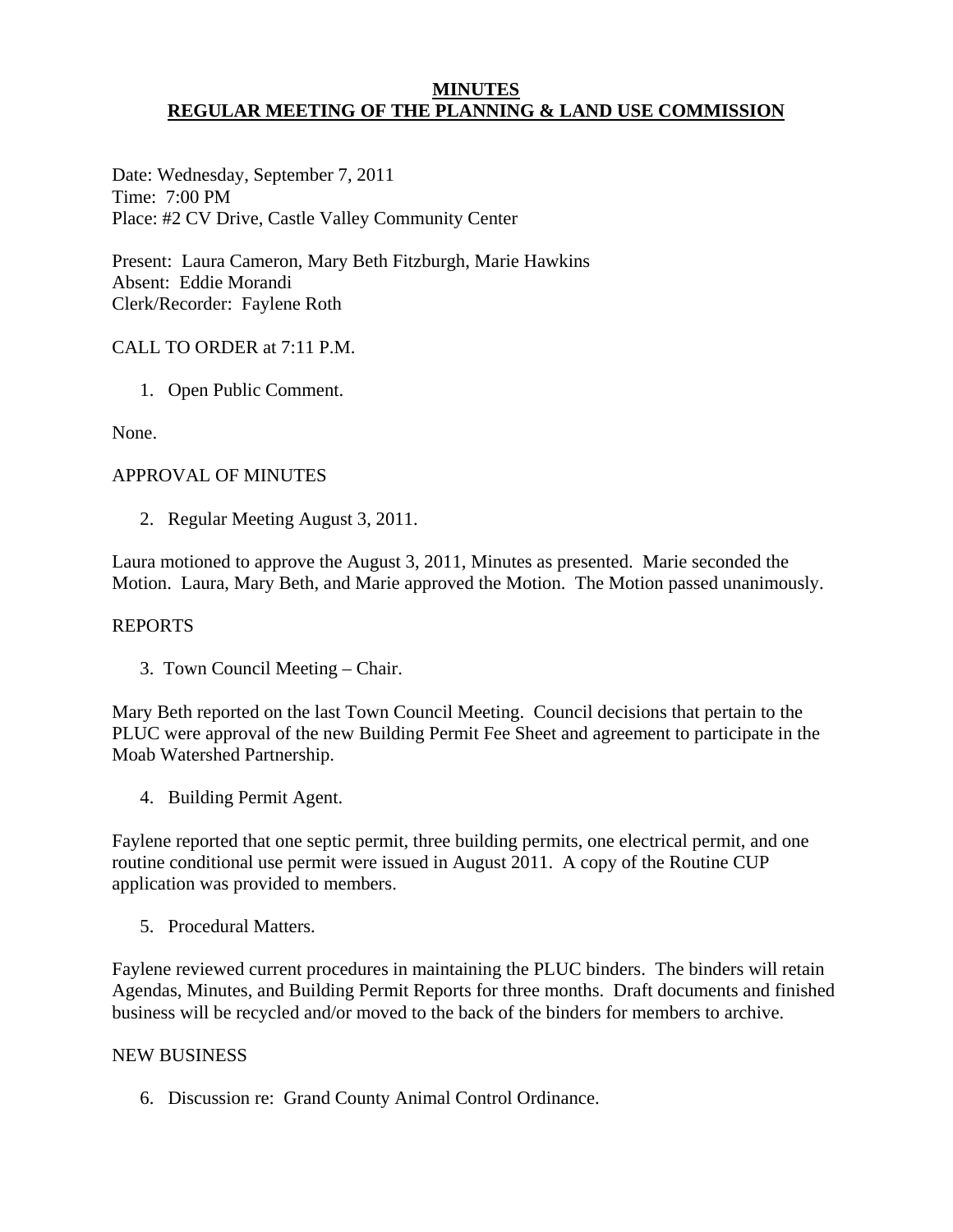Mary Beth reported that she was told that the Grand County Animal Control Officer and Animal Shelter services are not available to Castle Valley residents since the Town of Castle Valley has not approved the Grand County Animal Control Ordinance and does not have an interlocal agreement with Animal Control. She will investigate this problem further and will contact the City of Moab to find out what kind of agreement they have with the County on animal control issues. She will report at the next PLUC Meeting.

Marie motioned to table discussion of Item 6. Laura seconded the Motion. Laura, Mary Beth, and Marie approved the Motion. The Motion passed unanimously.

7. General Plan Review.

Mary Beth asked for input from Marie and Laura about how the survey for the current General Plan was developed. They suggested that development of a new survey begin by examining the questions from the previous survey, looking for what has changed in the last five years, and projecting what the community might face in the coming five years. The General Plan provides support for new policies and new ordinances that are required to address issues that arise in the near future. PLUC members want the General Plan to address watershed, sustainability, solar panels, and septic issues. Laura will consult with Michael Peck who was the PLUC Chair at that time about the survey. Mary Beth will consult with Karen Nelson to determine how the current General Plan deviates from what the PLUC proposed in 2007 to see what issues were dropped that might be appropriate now. Faylene will have copies of the previous survey ready for the next Meeting. Commission members will review the General Plan before the October Meeting.

Laura motioned to table Item 7. Marie seconded the Motion. Laura, Mary Beth, and Marie approved the Motion. The Motion passed unanimously.

# OLD BUSINESS

 8. Discussion and possible action re: regulations for solar panels, windmills and other alternative energy structures (tabled).

# Left tabled.

9. Discussion and possible action re: reviewing and amending Ordinance 96-1: Watershed Protection Ordinance (tabled).

Laura motioned to untable Item 9. Marie seconded the Motion. Laura, Mary Beth, and Marie approved the Motion. The Motion passed unanimously.

Mary Beth reported that she and Dave Erley will begin meeting on a regular basis to start background research for letters of understanding between the Town and government entities for lands outside the Town's jurisdiction. She reported that the Grand County Planning Commission has recommended that the Moab Area Watershed Partnership (MAWP) group be responsible for creating a watershed protection zone on county land in Castle Valley's watershed. The Town was able to get the County Planning Commission to include fracking as a potential hazard to watershed in the background information section of the County Draft General Plan.

Marie and Laura noted that MAWP is working on a three-year timeline. Marie did not want the Town of Castle Valley to wait three years before addressing local watershed issues.